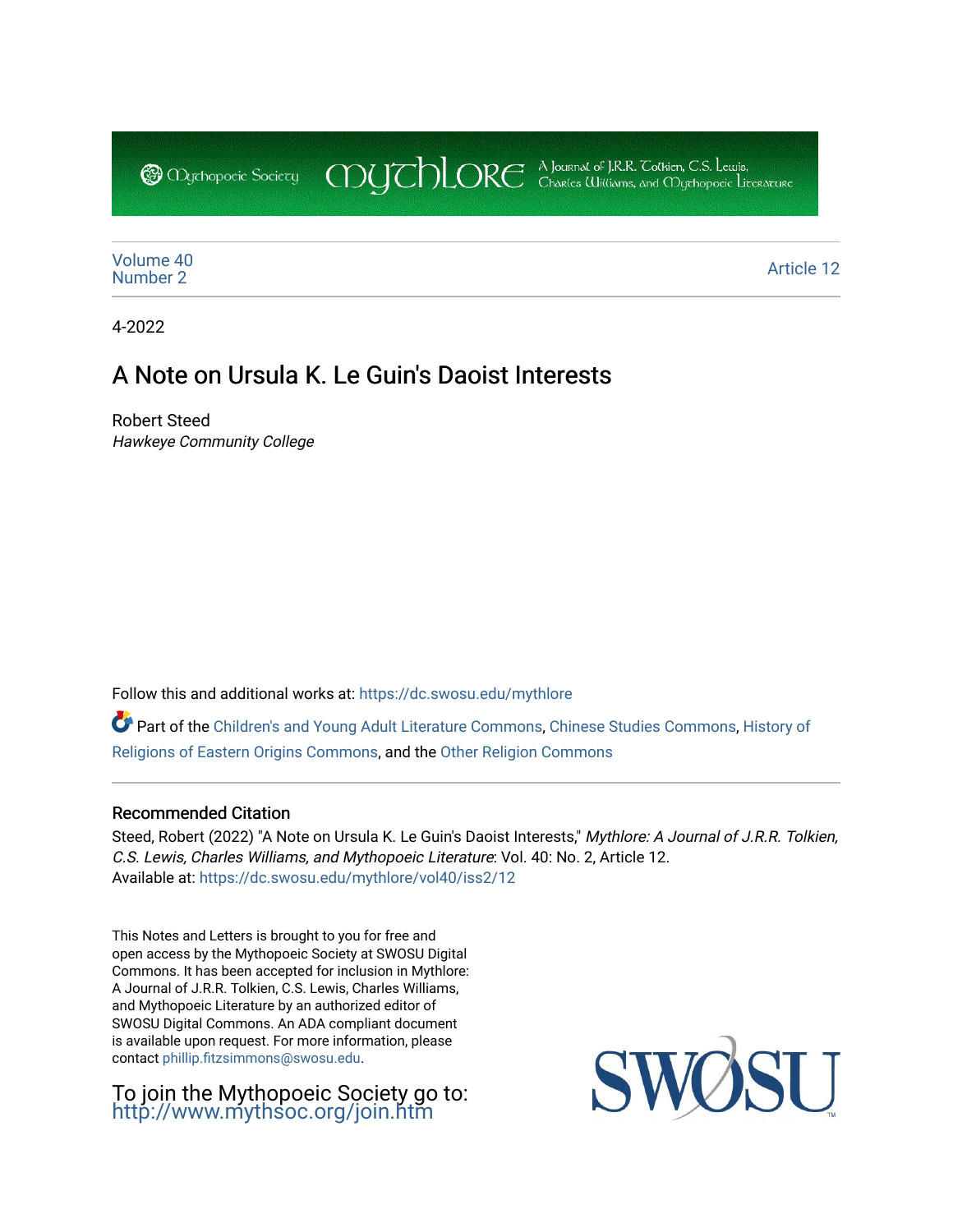# Mythcon 52: The Mythic, the Fantastic, and the Alien

Albuquerque, New Mexico; July 29 - August 1, 2022 <http://www.mythsoc.org/mythcon/mythcon-52.htm>



# Abstract

This note focuses upon specifying Le Guin's particular Daoist interests. It also serves as a beginning in mapping out various Daoist concepts that she renders creatively in her literary work, serving as a short primer in Daoist thought and Le Guin.

# Additional Keywords

Le Guin, Ursula K.—Taoist influence; Taoism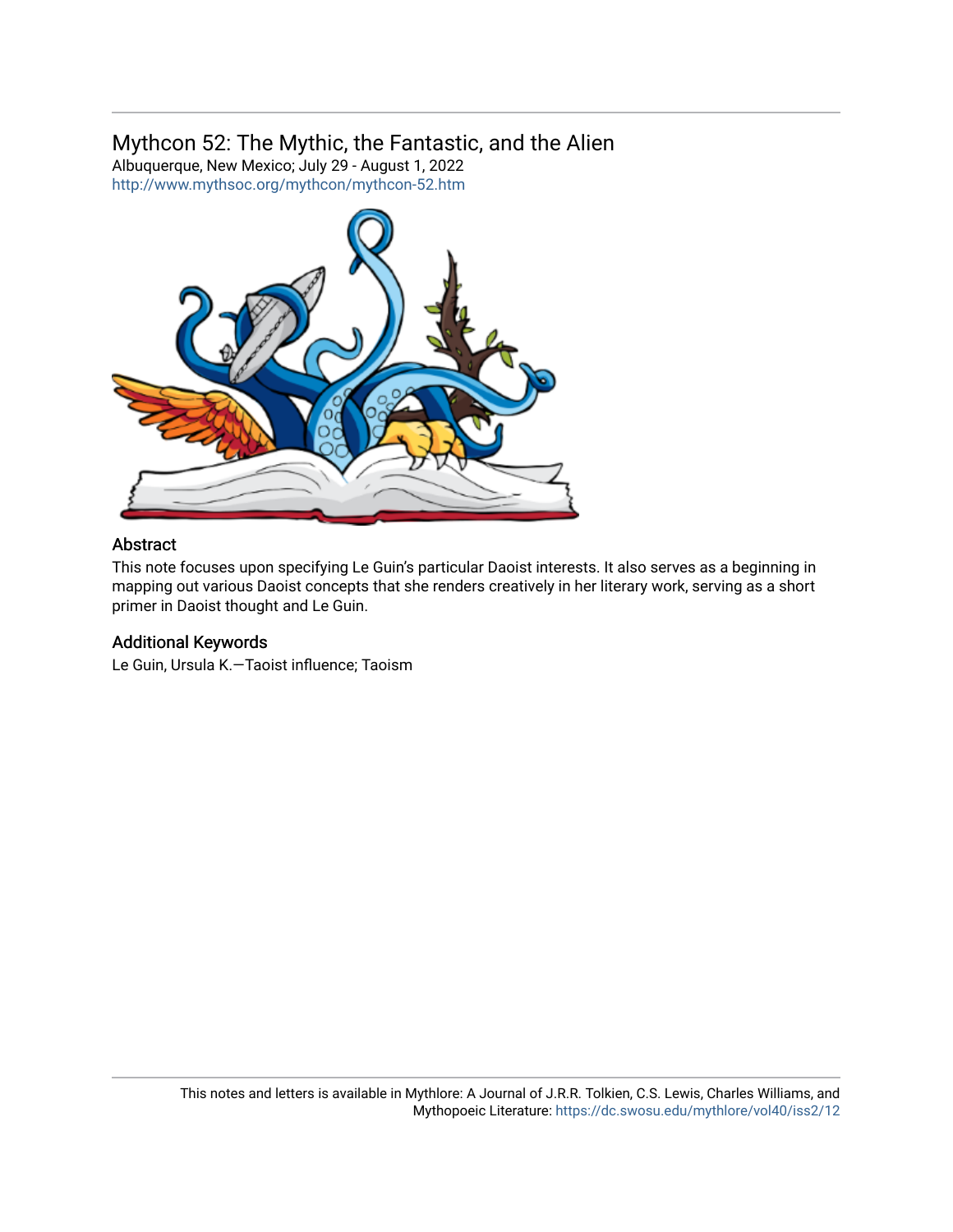

## **A NO T E O N UR S U L A K. LE GUIN 'S DA O I S T IN T E R E S T S** ROBERT STEED

T IS A RELATIVELY COMMON OBSERVATION to point out that Ursula K. Le Guin,  $\mathcal C$  is a relatively common observation to point out that Ursula K. Le Guin, in shaping her work, both fiction and non-fiction, draws among other sources upon Daoism<sup>1</sup> and Daoist concepts. A fair number of critical essays have explored some of the many ways in which she draws upon Daoist conceptions, but most of them have come from scholars and observers versed in various forms of literary criticism rather than those versed in the study of Daoist traditions. In this brief note I will take Daoist concepts as a basis through which we may approach Le Guin's writing, and in so doing, begin to create a kind of primer of Le Guin's Daoist interests. This exploration is not exhaustive or presented as the final word. Rather, it is my intention that it be used as a starting point for further development and additions as scholarly attention to Le Guin's work grows and deepens, expanding beyond the modes of critical literary theory.<sup>2</sup> To begin, we should note that Le Guin's Daoism is idiosyncratic. She draws from *some* strains of Daoist tradition and thought while ignoring others. It is one purpose of this note to clarify and present what Le Guin's Daoist interests and understanding are in a perhaps more precise way than what has been previously made available.

## **ON DEFINING DAOISM**

As is the case for most religio-philosophical traditions, defining Daoism in a precise way is challenging. The range of worldviews and practices to which the label "Daoism" has been applied is broad and diverse; attempts to provide a concise definition that captures the full range of these expressions are almost equally diverse. However, we may usefully define Daoism as a broad range of practices descended from prehistorical Northeast Asian shamanic

<sup>1</sup> "Daoism" is the *pinyin* transliteration of 道教 (*daojia*, "philosophical Daoism") and of 道家 (*daojiao*, "religious Daoism"). "Taoism" is the older Wade-Giles transliteration. While Wade-Giles is still used, *pinyin* has become the preferred standard in academic discourse, and so will be used throughout this essay.

<sup>2</sup> For an examination of how Le Guin develops her Daoist interests and why she does so from a scholar grounded in philosophy, see Mills.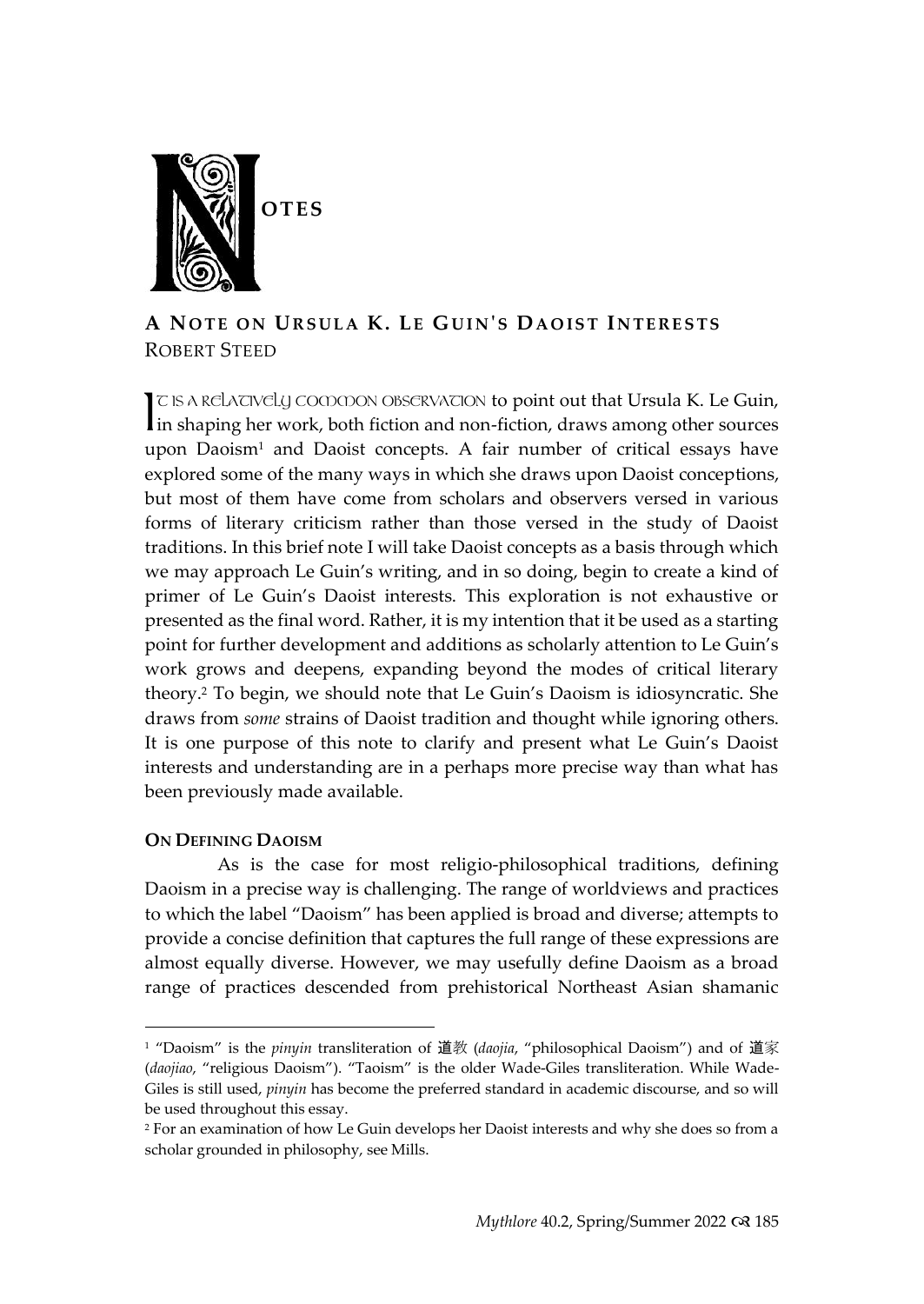cultures, developing in new directions in historical China and applied to almost every aspect of Chinese culture from political and ethical thought to long-life cultivation techniques, ritual practices, cuisine, medicine, alchemy, architecture, burial practices, magic, and metaphysics. What unites these different expressions of Daoism is a concern to cultivate "naturalness" in all these realms, although what that means in specific contexts may also be contested.

### **ON THE CATEGORIES OF "PHILOSOPHICAL DAOISM" AND "RELIGIOUS DAOISM"**

Historically the most common way to categorize Daoist traditions is to separate the overall tradition into two major streams, that of "Philosophical Daoism" and that of "Religious Daoism." This dichotomy is somewhat alien to Daoist self-understanding, and comes originally from Confucian critics of Daoism, who tended to have a degree of respect for that form of Daoism grounded in the Warring States period (475-221 B.C.E.) textual traditions of the *Daode jing* 道德經<sup>3</sup> and the *Zhuangzi* 莊子. Because these scholars wanted a defensible way to study these texts as Confucians, they called them "philosophical" to lend them an elevated and "worthy" status. Other branches of the Daoist stream, which from a Confucian perspective were superstitious in character, were labeled "religious" with the implication that they were not worthy of serious consideration. When Jesuit missionaries arrived in China in the 16th century, for various polemical and missiological reasons they adopted the Confucian way of categorizing Daoism into their own discourse about that tradition, replicating an elitist narrative created in China that they then exported to Europe and the Americas. Until quite recently this separation of Daoism into "religious" and "philosophical" categories was the default in academic analysis. With the increasing recognition of both the divergence of this way of thinking from Daoist self-understanding and the elitist origins of the categories themselves, scholars of Daoism have stopped relying on them as fundamental categories and set them aside in favor of more nuanced modes of analysis.

Relevant to this point is the stance that Le Guin takes on the kind of Daoism in which she is not interested. She writes, "And of course the religion called Taoism<sup>4</sup> is full of gods, saints, miracles, prayers, rules, methods for securing riches, power, longevity, and so forth---all the stuff that Lao Tzu<sup>5</sup> says leads us away from the Way" (*Tao Te Ching: A Book About the Way and the Power of the Way* 7*).* And again: "The religion called Taoism has spent much imagination on ways to prolong life interminably or gain immortality […]. [T]he Lao Tzu who wrote this had no truck with such notions" (117). In these statements a kind of irony becomes apparent. Throughout much of Chinese

<sup>3</sup> Alternate title *Laozi* 老子, after the purported author of the text.

<sup>4</sup> Le Guin retains the use of Wade-Giles transliteration.

<sup>5</sup> *Pinyin* Laozi.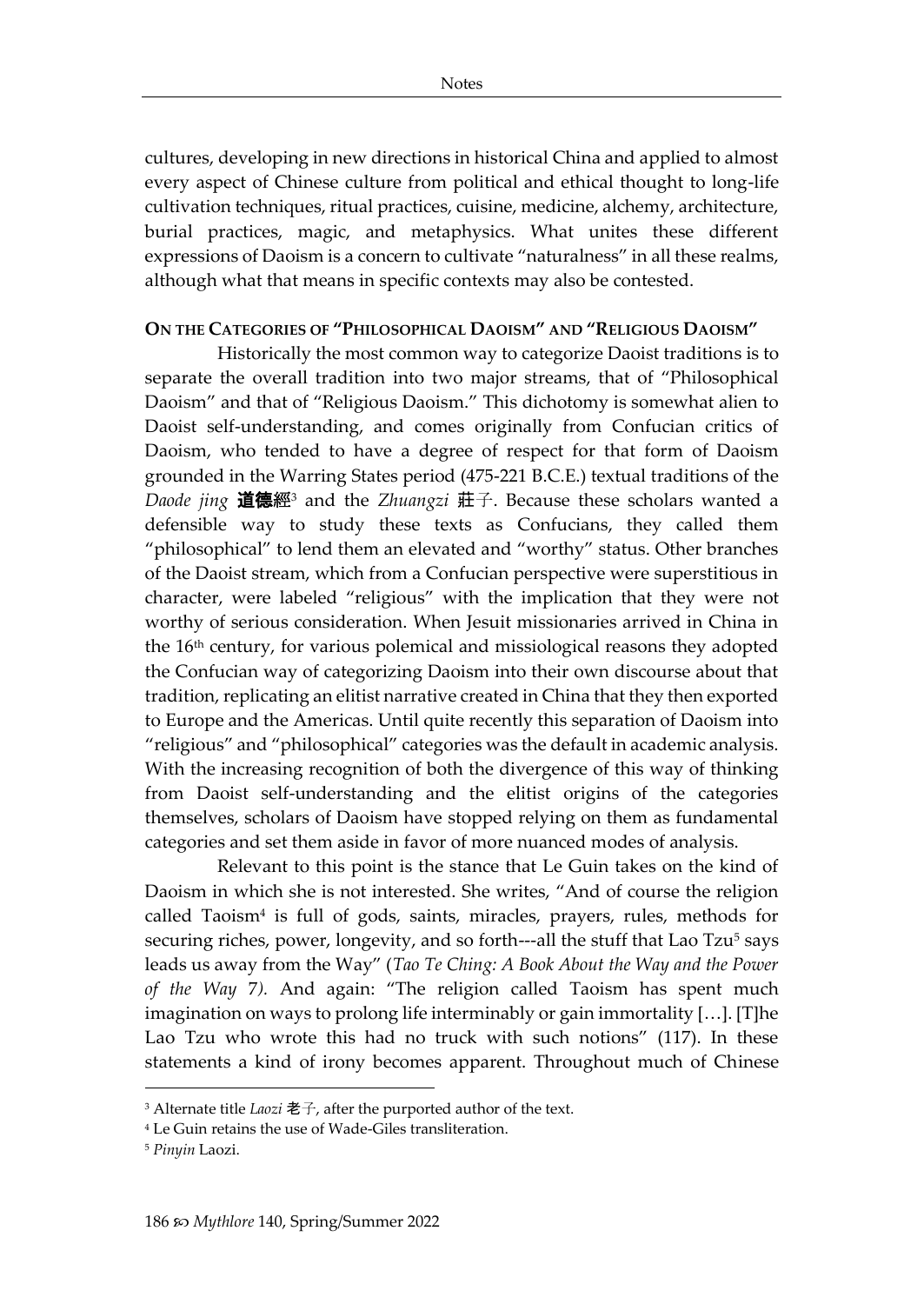history, Daoism was the tradition associated with the non-mainstream, the marginal, the downtrodden, the non-elite, and those imaginative and artistic aspects of the self that elite Confucian traditions tended to either ignore or relegate to a secondary status. Le Guin dismisses precisely those forms of Daoism which frequently championed the kinds of interests she promotes in her own work. In doing so, she ends up replicating the discourse of centrality, authority, and power which many Confucians (and their later Jesuit hangerson) used in the same dismissive way. This would seem to be at great odds with much of the thrust of both her fantasy and science fiction, and likely is partially or wholly the result of her having come of age at a time when that way of thinking of "religious" Daoism was predominant in both Chinese and Western narratives. Whatever the source of her stance on this matter, it seems counter to the spirit of much of her other work.

What Le Guin is attracted to and draws upon in shaping her work is, as she would call it, philosophical Daoism. This stream of Daoist thought is grounded in a small group of texts and the long commentarial tradition on them. These texts include the *Laozi/Daode jing*, the *Zhuangzi*, and the *Liezi* 列子. Le Guin draws much more explicitly and heavily from the former two than from the *Liezi*, which she rarely if ever mentions. This stream of Daoist thought provides most if not all the concepts that Le Guin employs in shaping aspects of her literary creations. The rest of this note will focus upon brief explanations of those concepts along with some examples of where it may defensibly be argued they appear in her creative work. I will divide these concepts into those which are fairly well-observed in the critical literature on Le Guin's fiction, followed by those which are less-frequently noted.

#### **WELL-OBSERVED DAOIST CONCEPTS IN LE GUIN'S WORK**

1) The **Dao** 道 : This term is almost always translated as "Way" or "the Way." Within Daoist thought, it usually refers to the underlying natural order of the universe, itself beyond direct perception but noticeable through its effects, especially in the natural realm. Nothing ultimately is completely outside the Dao. It produces and sustains *all* things, and all phenomena reveal it. It is most noticeable through the operations of the next concept, that of yin and yang.

2) **Yin** 陰 and **Yang** 陽: Yin and yang are correlative opposite constellations of energetic characteristics. They always are in relation to each other and never separated. All things exist as some combination of yin and yang. Yin is generally described in terms of being the "negative" pole of the pair, and so represents stillness, quietness, flexibility, adaptability, coolness, darkness, and wetness among other possibilities. Yang is the "positive" pole of the pair, and represents motion, noisiness, firmness, rigidity, heat, brightness, dryness, and so on. When these two are in correct balance with each other, things flow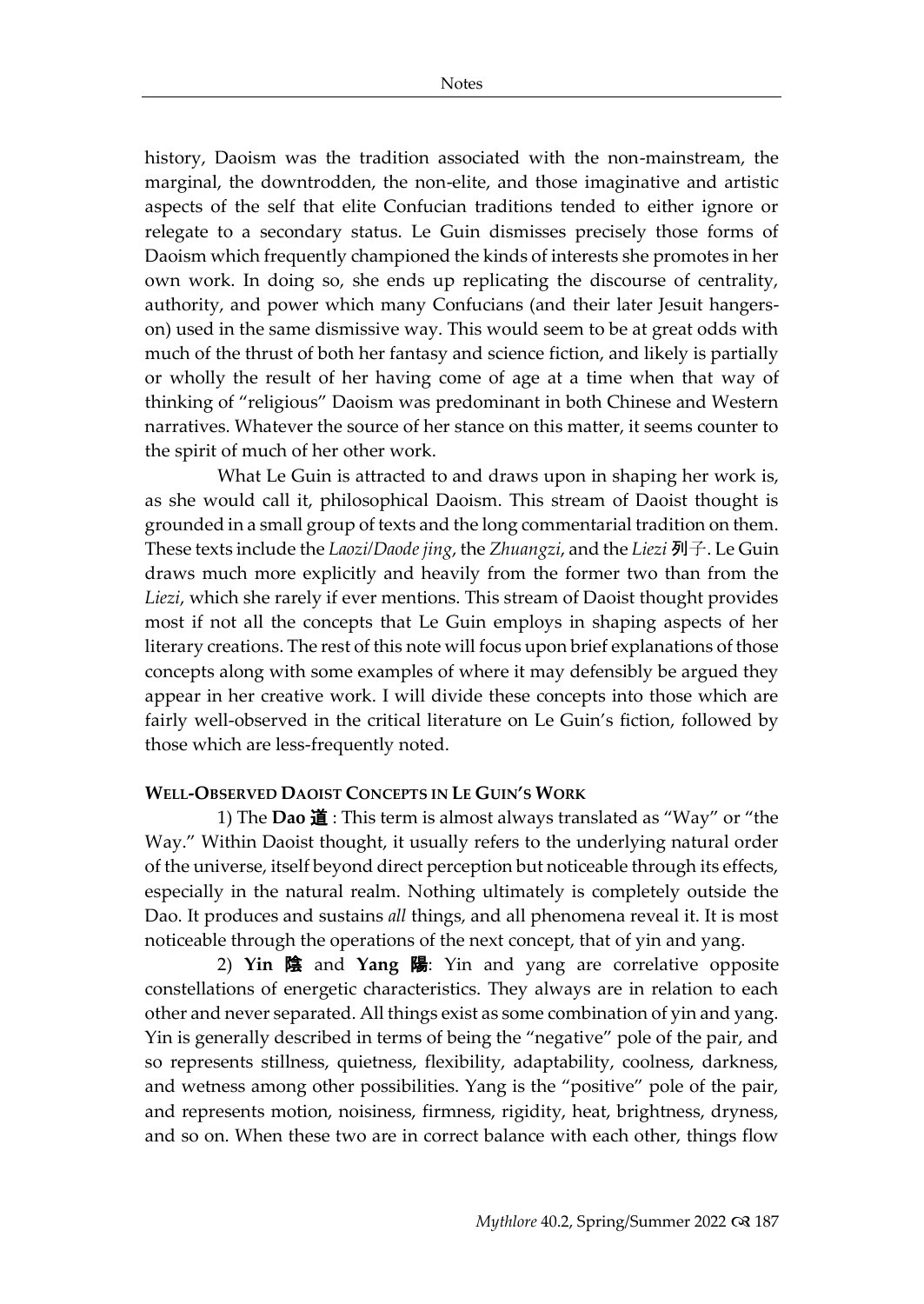well and harmoniously. When they are out of balance, the world falls into crisis. The relationships between yin and yang are depicted visually in the form of the *taijitu* 太极图, more commonly known in English as "the yin-yang symbol" (see end of this note). Le Guin references, sometimes obliquely, this image in various places in her fiction. One of the most prominent examples is in *The Left Hand of Darkness* in the form of a poem or song that Estreven shares with Genly Ai:

> *Light is the left hand of darkness and darkness the right hand of light. Two are one, life and death, lying together like lovers in kemmer, like hands joined together, like the end and the way*. [233-234]

While Le Guin's interest in exploring conceptions of balance between complementary opposites is readily apparent throughout her entire corpus of work, it is nowhere more apparent than in the Earthsea cycle, where the main concern of the wizards of Roke and eventually many others is the preservation or restoration of The Equilibrium, conceived of as the fundamental balance that creates and nourishes all things. When the Equilibrium is disturbed, crisis ensues. The parallel with the concepts of Dao and concern with the harmony of yin and yang is clear and immediate.

3) **Wei Wuwei** 為無為: This term literally means "acting not-acting." The character wei 為 suggests a kind of planned acting, like an architect building something while following a blueprint. Wuwei is the opposite, to not act because of planning. Together, the complete term suggests acting but not with planning, hence spontaneity or naturalness. This ability to flow with circumstances without resisting them, to adjust oneself to the context in which one finds oneself, to move effortlessly from one circumstance to another, in some ways is the highest of Daoist virtues. Both Laozi and Zhuangzi point to wei wuwei as the ideal way of being, manifesting because of harmony with the natural Dao. This comes as a paradox: The one who practices wei wuwei acts effortlessly (without planning) and all necessary things are nevertheless accomplished.

Again, Le Guin explores this idea most clearly within the Earthsea cycle. Just as wei wuwei appears in the one who is in harmony with the Dao, an effective naturalness appears in characters in Earthsea who are concerned to maintain the Equilibrium. Le Guin never uses the term wei wuwei, of course, since the language that it is derived from does not belong to that world, but particularly through the figures of Ogion, Ged, and later Tenar, she maps out how a kind of non-planning spontaneity could produce surprisingly effective results. Several of the masters of Roke as well as a few other characters express ideas of the kind of (non) action that flows from respecting the Equilibrium.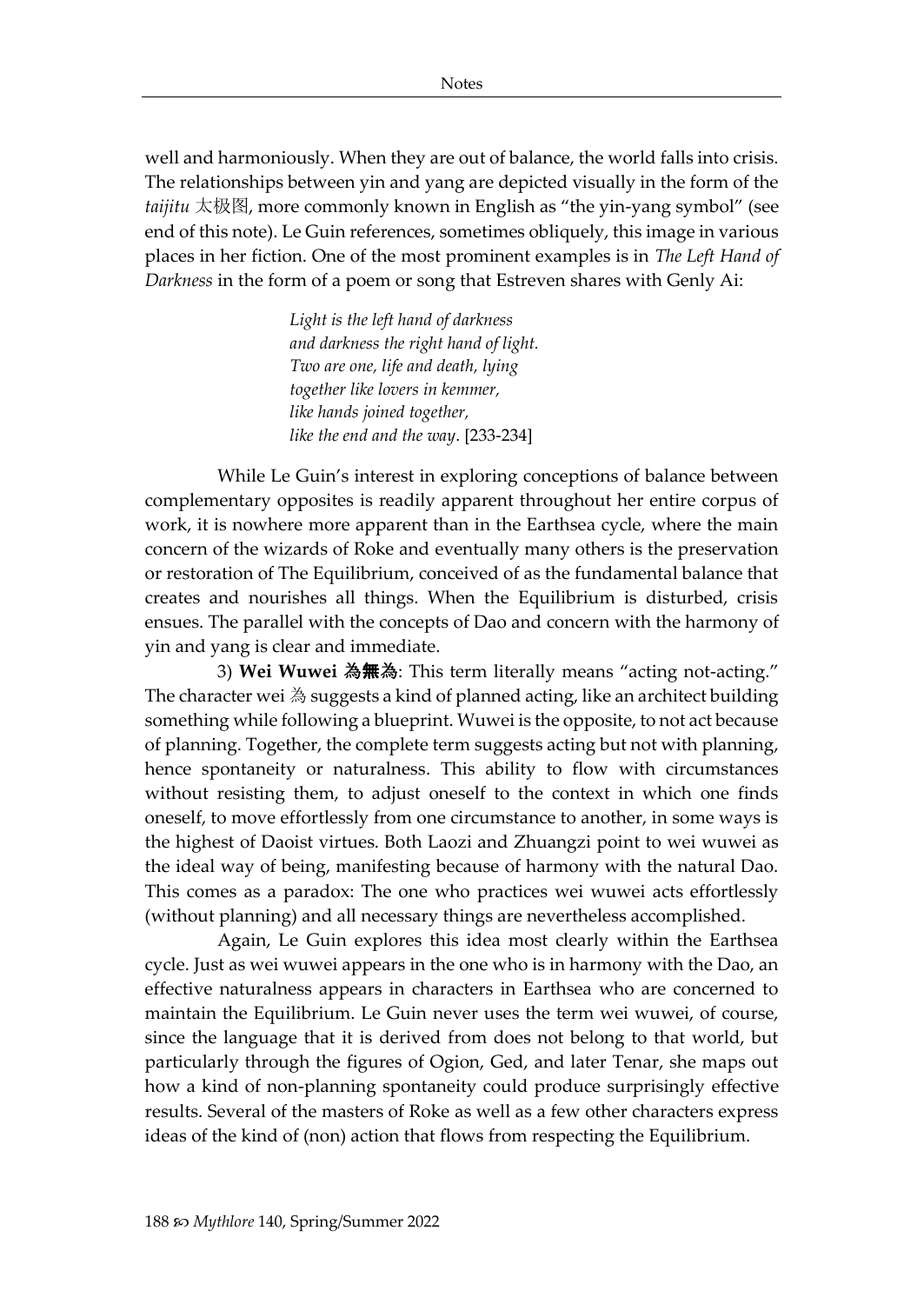## **LESS WELL-KNOWN DAOIST CONCEPTS IN LE GUIN'S WORK**

1) **Ganying** 感應: This term suggests something along the lines of "correlative resonance." While it is explored by Daoist thinkers, especially Zhuangzi, the term belongs to a wider Chinese philosophical and religious tradition, being found in various contexts in Confucian discourse as well as occasionally Chinese Buddhist discourse. The image conveyed by ganying is that of a resonance between things which are apparently separate but have an underlying similarity of some sort. The primary metaphor to illustrate this concept is musical, based on awareness of the harmonics of musical instruments, especially stringed ones. In a harmonic, a note played on one string will cause a correlative note on another string to sound, even if that second note is not directly being sounded by the musician. The resonance between the played note and the harmonic note effects the sounding of the harmonic note.

Le Guin's attention to the interrelatedness of phenomena, whether they be sentient characters or (seemingly) inanimate objects and matter, which underlies almost all of her fiction, may be seen at least partially as an expression of ganying. That which affects one resonates in others, frequently indirectly.

2) **Bianhua** 變化: This term is usually translated as "transformation, metamorphosis." *Bian* 變means change, with the connotation of changing from state to state within a particular form. This may be seen in water transforming from a liquid state to a solid state. *Hua*  $\mathcal{L}$  means "change," with the connotation of something fundamentally being transformed, like changing lead into gold. However, the etymological boundaries between the two are blurry; between them, they suggest a general field of change and all kinds of transformations.

Zhuangzi especially devotes serious attention to this concept, and in fact his work may be the *locus classicus* for it. It appears especially clearly under Zhuangzi's theory of "The Transformation of Things," illustrated in his story "Zhuang Zhou's Butterfly."<sup>6</sup> Zhuangzi and subsequent Daoists have used this concept to destabilize an ontology and epistemology of certainty. To put it bluntly, they argue that we cannot be certain of anything except for the fact of change, since even if our reality is only a dream or an illusion, the dream and illusion changes. Change, then, must be the only certainty.

Le Guin explores the reality of change and what it means for her characters and her worlds throughout her fiction, but it most prominently features in *The Lathe of Heaven*. She clearly has Zhuangzi in mind in writing that

<sup>6</sup> The story: "Once, Zhuang Zhou dreamed he was a butterfly, flying and flitting about, content and doing as he pleased. He didn't know that he was Zhuang Zhou. Suddenly he woke up and there he was, most certainly Zhuang Zhou. But he didn't know if he was Zhuang Zhou who dreamed he was a butterfly, or a butterfly dreaming that he is Zhuang Zhou. Between Zhuang Zhou and the butterfly there must be some distinction! This is called the *Transformation of Things*" (*Zhuangzi* 2:14).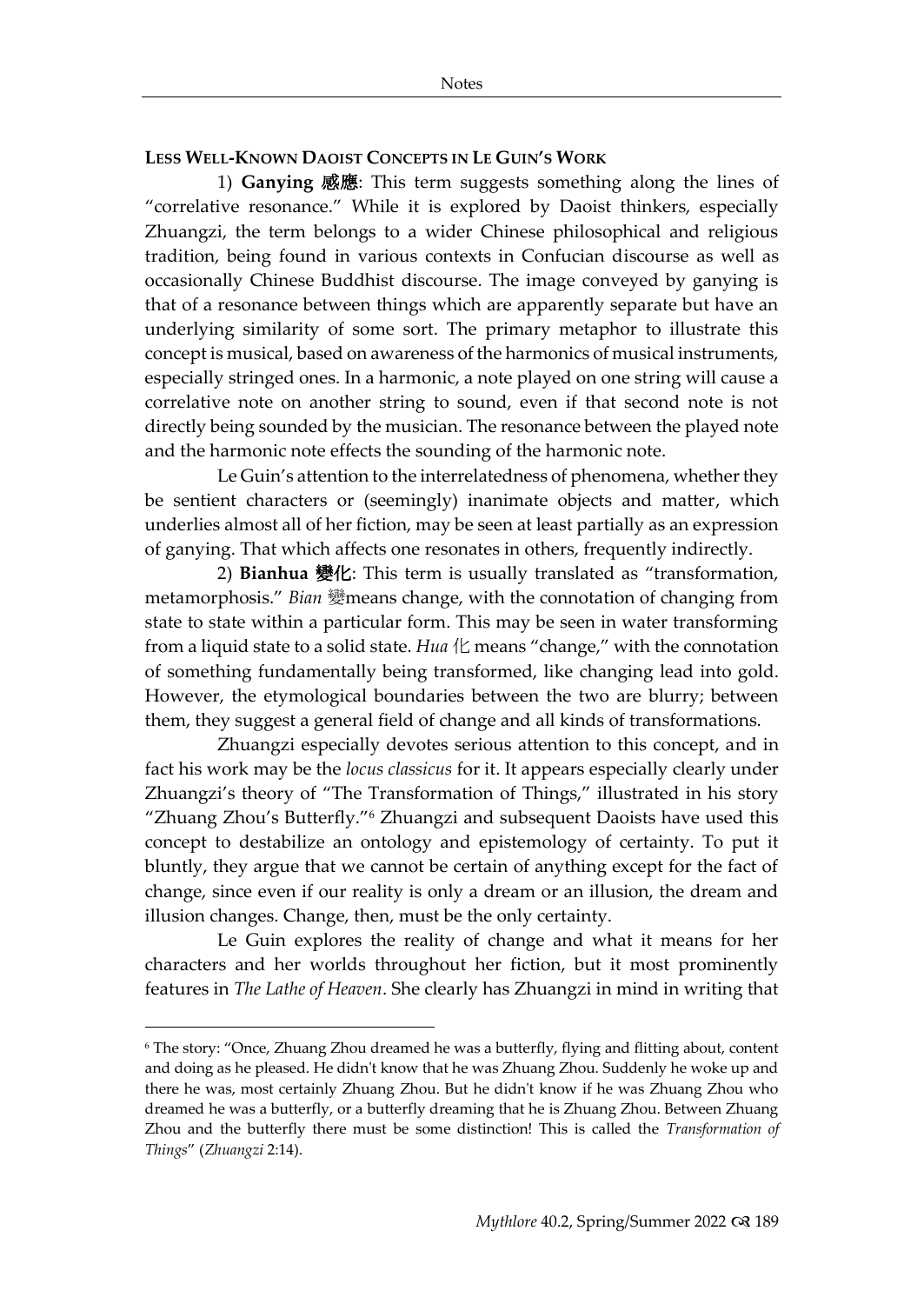novel. Excerpts from his work appear as quotations at the beginning of several chapters.<sup>7</sup> The title itself, *The Lathe of Heaven*, is taken from a (mistranslated) image Zhuangzi uses to illustrate the reality of ceaseless change. Lastly, but perhaps most importantly, the plot of the novel focuses on a character who can dream into existence new realities---a Zhuangzian theme to be sure! The whole novel may be read as a kind of Le Guinian meditation on and expansion of "Zhuang Zhou's butterfly" and its theory of the Transformation of Things.

**3) The Unreliability of Linguistic Expression**: One of the most pervasive concepts in "philosophical" Daoism is that of the instability of linguistic meaning. As the well-known first sentence of the *Daode jing* proposes, "The Way that can be spoken about is not the constant Way, the name that can be named is not a constant name."<sup>8</sup> Language is understood to be both artificial and limited. It can point to and suggest certain realities but cannot present those realities in their experienced fullness. The word is not the thing. Furthermore, the flow of phenomena that the Dao produces is itself ever-changing. Language, particularly names, is seen as an artificial attempt to fix those changing phenomena into static forms, an attempt which results in a conceptual stasis which is not true to the nature of the flowing phenomena being described. Reliance upon language in its denotative function to capture reality results in delusion. However, language does have an important function in its connotative and poetic modes. It can present to us realities that lie partially hidden from our direct perception, sensitizing us to dimensions of the world that otherwise we may overlook. It does not effectively fix or capture reality in the logical-rational mode, but it can suggest realities in the contemplative and poetic modes.

It is hard for a reader of Le Guin to ignore the ways in which she cultivates the poetic dimension of language, not only in her pellucid prose, but thematically. As one example, we can see the Daoist concept of the instability of language presented throughout the Earthsea cycle, where the speech of dragons is poetic, spontaneous, and natural to them, whereas the speech of human wizards is artificial and largely denotative. Often wizards face the temptation to fix realities in place through the use of language for the sake of manipulating them, leading to problems as the Equilibrium is unbalanced.<sup>9</sup> The tension between characters' desire to control phenomena through the denotative use of language and its freer poetic functions underlies much of this series, and Le Guin's work more generally. Furthermore, and perhaps most importantly in terms of Le Guin's interests, the Daoist and Le Guinian emphasis on the value of poetic language in creating worlds offers itself to a mythopoeic analysis.

<sup>7</sup> Le Guin spells the name as "Chuang Tse."

<sup>8</sup> 道可道 非常道 名可名 非常名

<sup>9</sup> For a Barfieldian exploration of this theme, see Hart.